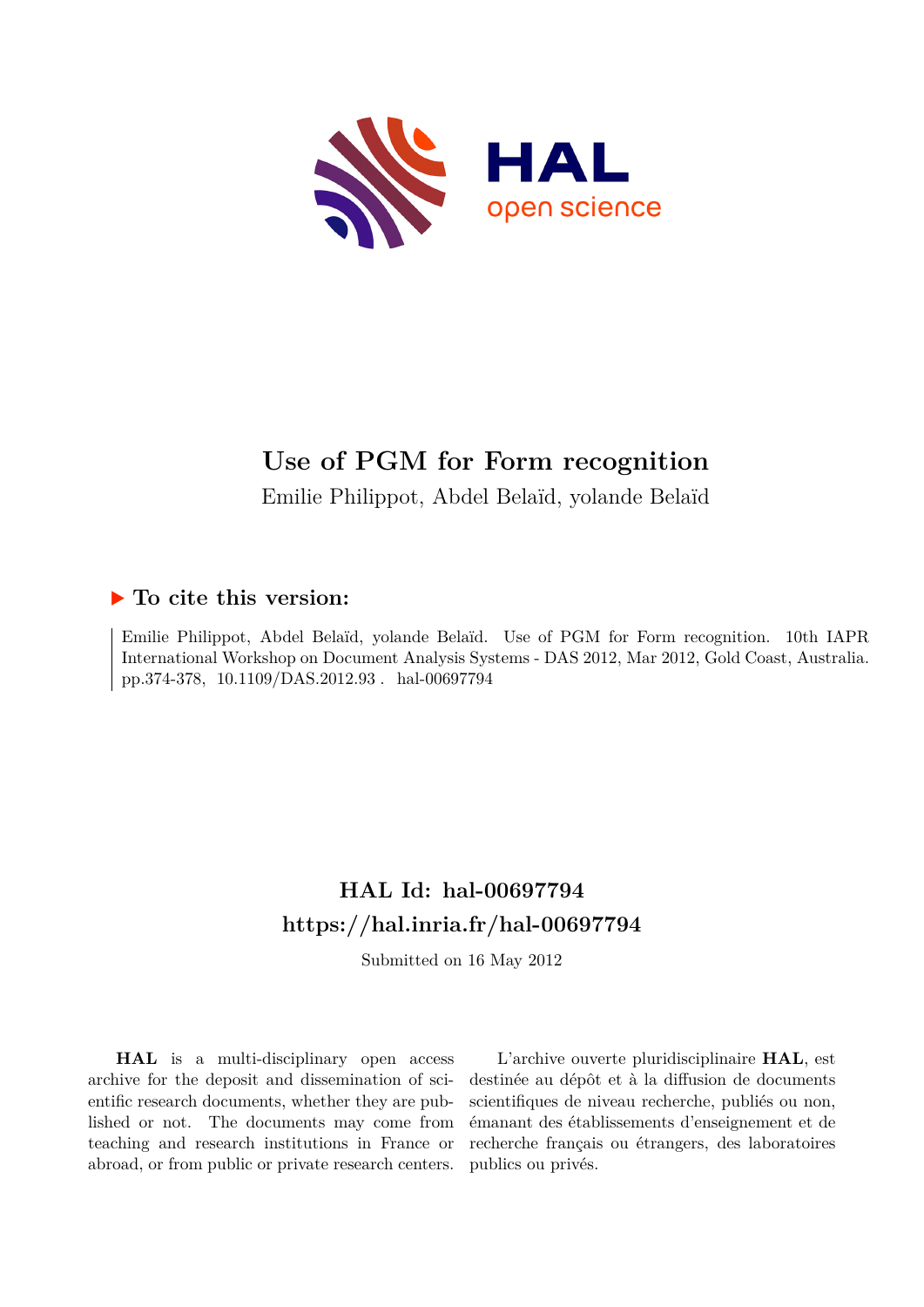### Use of PGM for Form recognition

Emilie Philippot *Loria - Nancy University Nancy, France emilie.philippot@loria.fr*

Abdel Bela¨ıd *Loria - Nancy University Nancy, France abdel.belaid@loria.fr*

Yoalnde Belaïd *Loria - Nancy University Nancy, France yolande.belaid@loria.fr*

*Abstract*—This paper addresses the use of PGM (Probabilistic Graphical Model) for form model identification from just few items filled up by an electronic pen. Only the electronic ink is sent to the system without any indication on the form model. Two applications are made in this study: one is related to keynote form classification from its filled fields, while the second application concerns a design modelling problem for the on-line configuration of shower areas. In the former, only indications on the filled fields are sent to the system, while in the latter, the designer send strokes corresponding to the elements designed on the form model. In this application a unique form is proposed to the user to fill up the configuration of his shower area. The PGM is exploited advantageously in both cases translating precisely the relationships between corresponding elements in conditional probabilities, from individual elements up to the complete model constitution.

*Keywords*-On-line Form, Probabilistic Graphical Model, Keynote modelling, Shower design

#### I. INTRODUCTION

PGMs are the meeting between graph theory and probability. There are three types of PGM based on their structure: 1) the Directed Acyclic Graph (DAG) with oriented arcs, 2) the Markov Random Field (MRF) with undirected arcs and 3) the chains of graphs that are composed at the same time of directed and undirected arcs.

#### *A. Bayesian Network Definition*

A Bayesian network(BN)is a DAG defined by:

- a structure represented by a graph  $G = (V, E)$ , where *V* is the set of nodes and *E* the set of arcs.
- a finite probability space  $(\Omega, Z, p)$ , where  $\Omega$  represents a non empty finite set,  $Z$  the events on  $\Omega$  and  $p$  the probability distribution associated to the graph.
- a set of random variables for each node of *G*, defined on  $(\omega, Z, p)$  such as:

$$
p(V_1, V_2, ..., V_n) = \prod_{i=1}^{n} p(V_i | C(V_i))
$$
 (1)

where  $p(V_i)$  is the probability distribution defined for an ordered set of  $V_i$  random variables,  $C(V_i)$  is the set of the direct fathers of  $V_i$  and  $p(V_i|C(V_i))$  is the conditional probability between successive nodes in the graph.

*X* is a BN with respect to G if it satisfies the local Markov property: each variable is conditionally independent of its non-descendants given its parent variables. To develop a BN, we often first create a causal DAG *G*. We then ascertain the conditional probability distributions of each variable given its parents in G. In many cases, in particular in the case where the variables are discrete, if we define the joint distribution of *X* to be the product of these conditional distributions, then  $X$  is a BN with respect to G  $[1]$ .

#### *B. Graph structure creation*

Among the main possible creation algorithms, three are commonly used: MWST, PC and Naive. We will remind their functioning principle in the following:

*MWST:* It is part of the family of algorithms based on a score. The goal is to find the tree that goes through all nodes in the network by maximizing a score defined for all possible arcs. The starting point of the algorithm is a set of *n* trees composed of a single node (as many trees as variables). Then the trees are merged according to the arc weights. The advantage of this algorithm is that all variables are connected and therefore comes into account during the recognition step. The score is calculated using the formula:

$$
W_{CL}(X_A, X_B) = \sum_{a,b} P(X_A = a, X_B = b) \log \frac{P(X_A = a, X_B = b)}{P(X_A = a)P(X_B = b)} \tag{2}
$$

*PC:* It is a search algorithm of conditional independence. The starting point is a graph completely connected. Then, for each pair of random variables connected by an arc, we test the existing of a conditional independence using the  $\chi^2$  and if so, it removes the corresponding arc. Then, we test the conditional independence for a set of 3, 4 variables and so on until all the conditional independences are removed.

*Naive:* Its structure does not require learning. It is simply a tree where all variables are directly connected to the result node. There is no interaction between variables.

#### *C. Probability learning*

In order to fully specify the BN and thus fully represent the joint probability distribution, it is necessary to specify for each node X the probability distribution for X conditional upon X parents. Often, these conditional distributions include parameters which are unknown and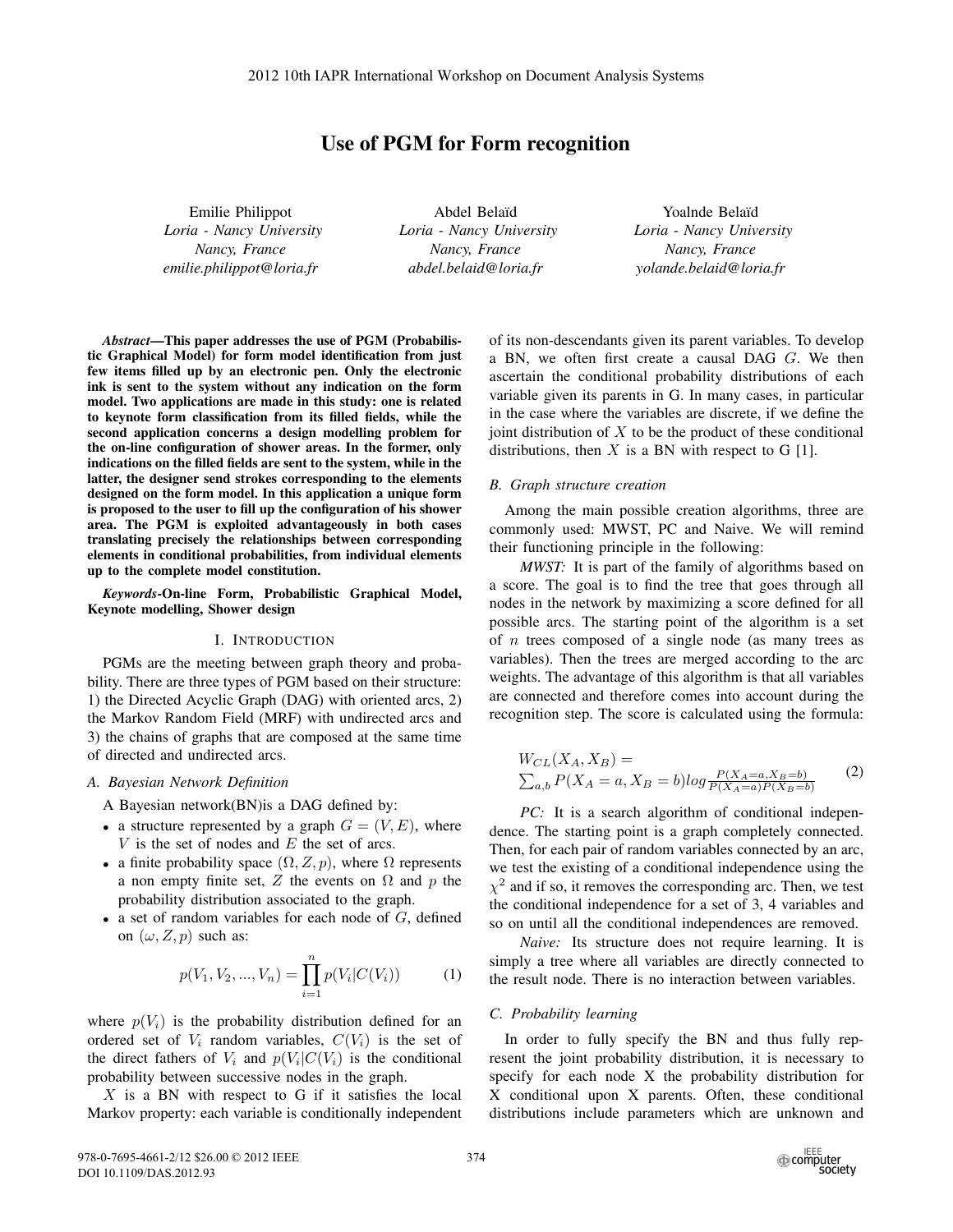must be estimated from data, sometimes using the maximum likelihood approach:

$$
\hat{p}(X_i = x_k | pa(X_i) = x_j) = \frac{N_{i,j,k}}{\sum_k N_{i,j,k}} \tag{3}
$$

where  $N_{i,j,k}$  is the number of event in the database where the random variable  $X_i$  is in the state  $x_k$  and its parents are in the configuration  $x_i$ .

#### *D. Inference*

The inference is to spread the known information to the rest of the BN to change the probabilities of random variables that have not been observed. Initially, the structure of the BN is transformed in a tree using the junction tree algorithm. Then the "message passing" is used to spread information in the tree.

*Moralization and Triangulation:* A BN is usually transformed into a (decomposable) Markov network for inference. During this transformation, two graphical operations are performed on the DAG of a BN, namely, moralization and triangulation

The moralized counterpart of a directed acyclic graph is formed by connecting nodes that have a common child, and then making all edges in the graph undirected. This is done by looking for cliques. The variables that appear in several cliques are called separators. They will be used during the information propagation in the junction tree.

For two cliques  $C_1$  and  $C_2$  with a common separator  $S_{12}$ :  $S_{12} = C_1 \bigcap C_2$ .

The figure 1 shows an example of moralization where red arcs are added.



Figure 1. Moralization example

*Junction tree construction:* The construction follows two steps: structure search and probability calculation

The junction tree structure is built up from a list of cliques with respect of the property of the current intersection defined by:  $\forall i, \exists j < i, C_i \cup \bigcup_{l < i} [C_l] \subset C_j$ 

The table I gives a list of the cliques obtained with the current intersection property.

|  | ⊶.c.a | cdo | a t |  |
|--|-------|-----|-----|--|

Table I LIST OF CLIQUES WITH THE CURRENT INTERSECTION PROPERTY

The figure 2 shows the junction tree obtained from the list of cliques of the table I.



Figure 2. Junction tree example

The second step of the junction tree construction is related to the probability calculation. This step is divided into three parts: initialisation, collection and distribution.

For the initialisation, we use the following formulas:

$$
\forall c_i \in C, \text{ in the order of the current property:}
$$
  
\n
$$
\Psi_{c_i}^0 = \prod_{X \in C_i, X \notin C_j, j < i} p(X \mid \prod X) \tag{4}
$$
  
\n
$$
\forall s_i \in S, \Psi_{s_i}^0 = 1
$$

The collection is iterative. Let a clique  $C_i$  be for which  $\Psi_{C_k}^1$  is performed for all adjacent cliques  $C_k$  except for a clique  $C_j$ . We performed the potential of  $S_{ij}$  and  $S_j$  with the formula:

$$
\Psi_{S_{ij}}^1(s) = \sum_{C_i \backslash S_{ij}} \Psi_{C_i}^1(c) \tag{5}
$$

$$
\Psi_{C_j}^1 = \Psi_{C_j}^0 \cdot \frac{\Psi_{S_{ij}}^1}{\Psi_{S_{ij}}^0} \tag{6}
$$

This step is repeated until there is a clique  $C_i$ .

For the distribution, we start from the last potential performed in the previous step in order to distribute it to its neighbours that will distribute at their turn to their neighbours, etc., using the following formulas:

$$
\Psi_{S_{ij}}^2(s) = \sum_{C_i \backslash S_{ij}} \Psi_{C_i}^2(c) \tag{7}
$$

$$
\Psi_{C_j}^2 = \Psi_{C_j}^1 \cdot \frac{\Psi_{S_{ij}}^2}{\Psi_{S_{ij}}^1}
$$
\n(8)

*1) Propagation:* The propagation uses the graph probabilities to perform the initial potential by factoring the cliques and separators.

$$
P(V) = \frac{\prod_{c \in C} \Psi_c(V)}{\prod_{s \in S} \Psi_s(V)} \tag{9}
$$

where *C* represents the set of cliques of the junction tree and *S* the separators.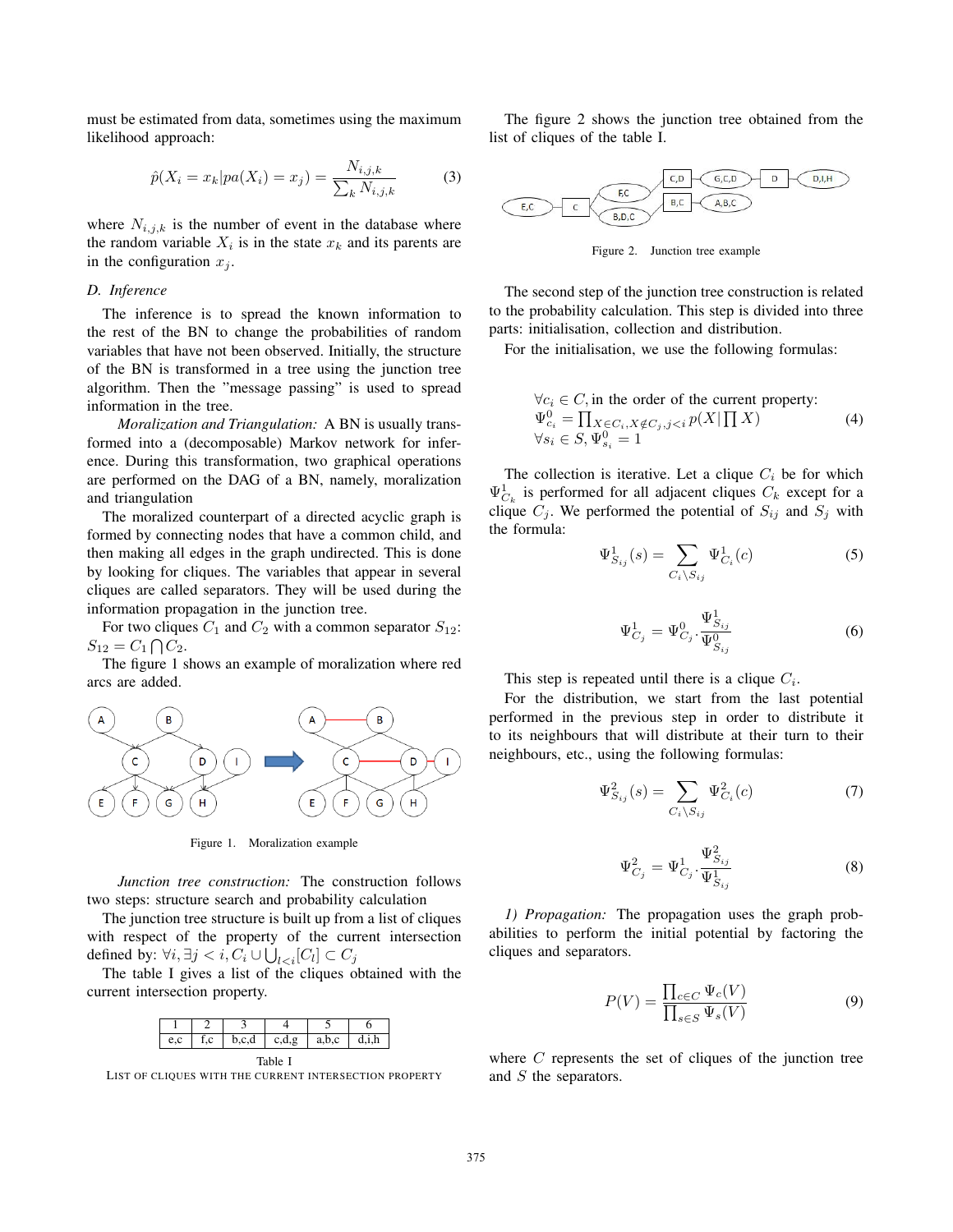#### II. THE PROPOSED APPROACH

Our approach deals with form classification. Forms are filled up using an electronic pen and only the electronic ink (i.e. strokes) are sent to the recognition system. The objective of the study is to be able to find the original model of the form by just considering these strokes: their positions and relationships. We use the conditional dependencies between filled form fields as a basis for the BN. As an example, in a form containing the boxes: Ms., Mr. and Miss, we observed that they are never checked at the same time. Moreover, in an another case, the presence of a customer identification number avoids his coordinates filling, which implies the absence of corresponding fields in the form.

To further justify the use of BN in our case on forms, we highlight the unconstrained property of on-line form filling.

We are going to give more details about the BN construction in form identification context.

#### *A. Areas of interest*

The form is divided into three areas of interest, represented each one by a specific BN called Bayesian subnet (BsN). These areas correspond to: the customer identity (header), the order (body), and the order validation (footer).

This division into several networks offers advantages:

- facilitation of the network structure training made possible by the reduction number of the variables,
- reassembling of several parts in the same BN
- simplification of the BN updating just by modifying the necessary BN parts

#### *B. BN variables*

The random variables of BsN represent the form fields of the corresponding areas of interest. Each one of them is represented by a node. It may have two values: 1 if the field is filled, 2 if it is empty. The arcs represent well the dependencies between the fields.

Conceptually speaking, let *F* be, a finite set of *n* forms  $(f_1, f_2, ..., f_n)$  represented by a global BN called *GBN*. A form  $f_i$  is composed on 3 sub-forms (BsN):  $BsN_{i1}$ ,  $BsN_{i2}$ and  $BsN_{i3}$ . A sub-form  $BsN_{ij}$  is composed on *C* of *m* fields  $(c_{ij1}, c_{ij2}, ..., c_{ijm})$ .

For a field  $c_{ijk}$  we know its marginal probability  $p(c_{ijk})$ . In the global graph regrouping the BsNs, the random variables represent the probability distributions obtained from the BsNs. The arcs define the relationships between them.

Thanks to the Bayes theorem, we perform the probability  $p(BsN_{ij})$ . From its  $c_{ijk}$  we have then for each  $f_i$  the probability of its three sub-forms  $p(BsN_{ij} | c_{ijk})$  where  $k = [1...m]$ .

We then use its probabilities to perform  $p(f_i)$  using also the Bayes theorem. We obtain:

$$
p(f_i) = p(f_i|s f_{ij}) = p(f_i|s f_{ij}|c_{ijk})
$$
\n<sup>(10)</sup>

#### III. EXPERIMENTS

Two experiments were made on two types of forms, one on keynote form modelling and one on design form identification. We will relate in the following the corresponding BNs and their BsNs construction.

#### *A. Keynote Form*

The purpose of this application is the classification of an on-line handwritten forms by filling up few fields [2] (see Figure 3).



Figure 3. Keynote form problem

If we consider the example of a block address filled in the order form, Figure 4 shows the BsN corresponding to the block obtained using the MWST algorithm, while Table II shows examples of probabilities associated to this network, trained using formula(3).



Figure 4. Block address BN obtained by MWST

|               | $\hat{p}(Month Year)$ |        |          |                      | $\hat{p}(Day Month)$ |        |       |
|---------------|-----------------------|--------|----------|----------------------|----------------------|--------|-------|
| Month<br>Year | Filled                | Empty  |          | Day<br>Month         |                      | Filled | Empty |
| Filled        | 0.78                  | 0.22   |          | Filled               |                      | 0.74   | 0.26  |
| Empty         | 0.04                  | 0.96   |          | Empty                |                      | 0.09   | 0.91  |
|               |                       |        |          | $\hat{p}(Sir Madam)$ |                      |        |       |
|               | Madam                 |        | Sir      | Filled               | Empty                |        |       |
|               |                       | Filled |          | 0.02                 | 0.98                 |        |       |
|               |                       | Empty  |          | 0.76                 | 0.24                 |        |       |
|               |                       |        | Table II |                      |                      |        |       |

CONDITIONAL PROBABILITY DISTRIBUTION

Using the junction tree formulas for the example above, Tables III-A illustrate the values performed.

Once the junction tree is built, we can perform the marginal probability of any of the variables, for example:  $P(year = filled) = 0,86.$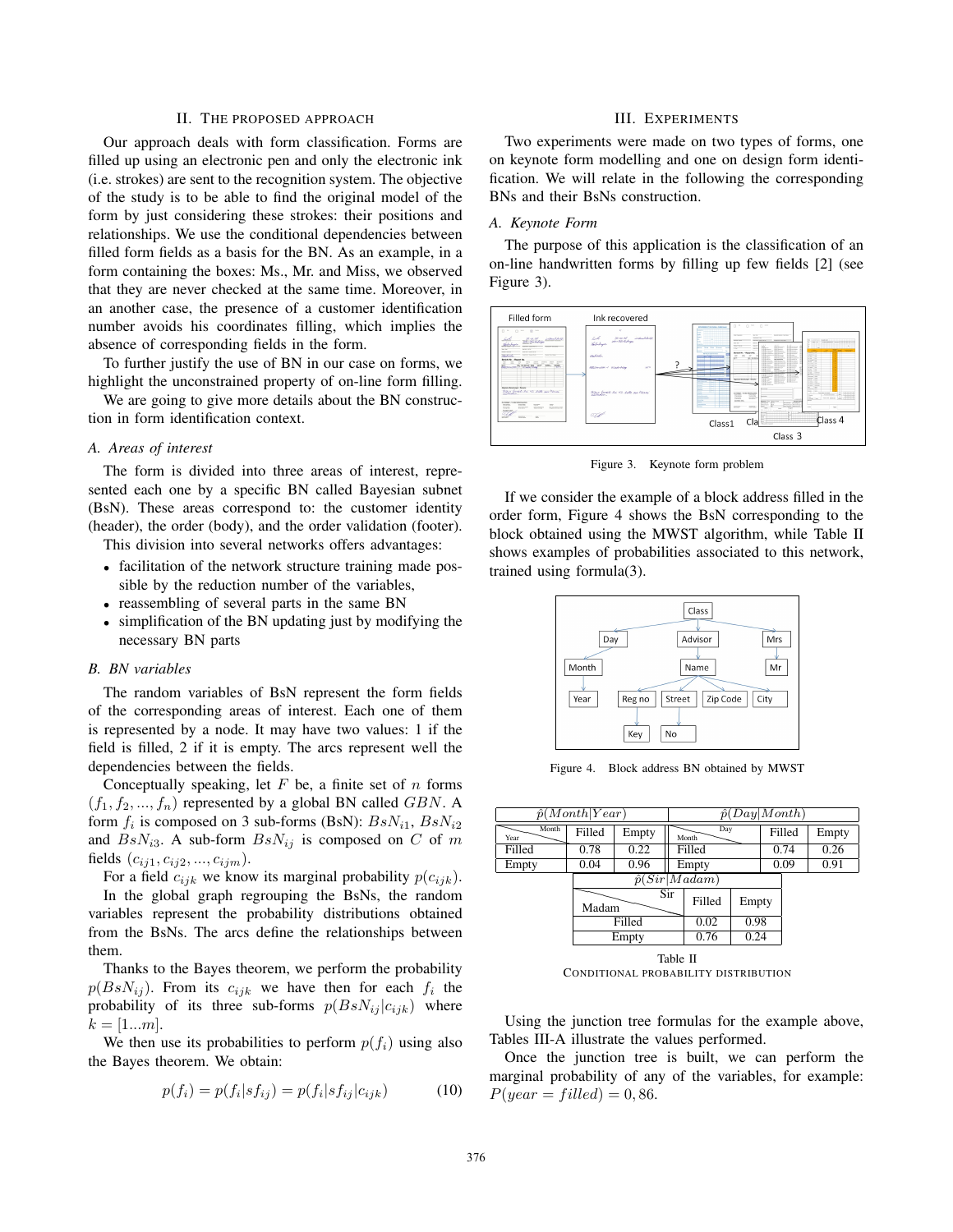

Figure 5. Jonction tree for BsN on figure 4

|        |                                                    |                    | Initialisation:        |     |                                                                   |              |
|--------|----------------------------------------------------|--------------------|------------------------|-----|-------------------------------------------------------------------|--------------|
|        | $\overline{\Psi^0_{C_{(\underline{Month},Year)}}}$ |                    |                        |     | $\overline{\Psi^0_{C_{(\underline{Day},\underline{Month})}}}$     |              |
| Year   | Filled                                             | Empty              | Month                  | Day | Filled                                                            | Empty        |
| Filled | 0.78                                               | 0.22               | Filled                 |     | 0.74                                                              | 0.26         |
| Empty  | 0.04                                               | 0.96               | Empty                  |     | 0.09                                                              | 0.91         |
|        |                                                    | $\Psi^0$<br>Filled | $S_{(Month)}$<br>Empty |     |                                                                   |              |
|        |                                                    |                    | Collection:            |     |                                                                   |              |
|        | $\overline{\Psi^1_{C_{(Month, Year)}}}$            |                    |                        |     | $\overline{\Psi}^{\text{I}}_{C_{(\underline{Day},\text{Month})}}$ |              |
| Month  | Filled                                             | Emnty              |                        | Day | Filled                                                            | <b>Emnty</b> |

| ${}^{\mathbf{\Psi}}C$ | (Month, Year) |            |         |     | $\mathcal{L}_{(Day,Month)}$ |       |
|-----------------------|---------------|------------|---------|-----|-----------------------------|-------|
| Month<br>Year         | Filled        | Empty      | Month   | Day | Filled                      | Empty |
| Filled                | 0.61          | 0.01       | Filled  |     | 0.64                        | 0.05  |
| Empty                 | 0.03          | 0.05       | Empty   |     | 0.01                        | 0.06  |
|                       |               | $\Psi_{S}$ | (Month) |     |                             |       |
|                       |               | Filled     | Empty   |     |                             |       |
|                       |               | 0.95       | 0.05    |     |                             |       |

|               |               |            | Distribution: |     |                                        |       |
|---------------|---------------|------------|---------------|-----|----------------------------------------|-------|
| $\Psi^2_{C}$  | (Month, Year) |            |               |     | $\Psi^2_{C_{(\underline{Day},Month)}}$ |       |
| Month<br>Year | Filled        | Empty      | Month         | Day | Filled                                 | Empty |
| Filled        | 0.61          | 0.01       | Filled        |     | 0.67                                   | 0.02  |
| Empty         | 0.03          | 0.05       | Empty         |     | 0.08                                   | 0.024 |
|               |               | $\Psi_S^2$ | (Month)       |     |                                        |       |
|               |               | Filled     | Empty         |     |                                        |       |
|               |               | 0.86       | 0.02          |     |                                        |       |

At first, just by studying the chart we can see that the filling of the day depends on the filling of the month, itself depends on the filling of the year. If we look closely at the probabilities, we can find that 91% of the absence of months means that there is no day. This amounts to 96% for year and month. In the case of fields: "Mr." and "Mrs.", the presence of fields: "Mrs." involves in 98 % of the cases, the absence of fields: "Mr.". The absence of the field: "Mrs." implies a filling of the fields: "Mr." in 76% of cases. This highlights the unconstrained side filling.

The database includes four classes, each one consisting of 800 forms. The experiments were performed using the cross validation method. We created four random test bases composed of 600 forms per class for training and 200 for recognition. Each form is divided into three parts: the header, the form body and the footer. For each part a Bayesian network called Bayesian subnet (SRB) is trained. Then the results obtained with the SRB are grouped together in a global Bayesian network that will classify the entire form.

|                   | Precision   |       |       |
|-------------------|-------------|-------|-------|
| Structure<br>Part | <b>MWST</b> | PC    | Naive |
| Header            | 74.59       | 65.8  | 91.83 |
| Form Body         | 88.37       | 88.37 | 89.14 |
| Footer            | 50.03       | 28.23 | 52.11 |
| Global            | 93.63       | 93.63 | 95.46 |
|                   | Recall      |       |       |
| Structure<br>Part | <b>MWST</b> | PC    | Naf   |
| Header            | 59.53       | 74.55 | 90.81 |
| Body              | 89.61       | 72.01 | 85.84 |
| Footer            | 49.95       | 50.03 | 45.93 |
| Global            | 97.89       | 90.76 | 94.97 |

Table III EXPERIMENT RESULTS FOR FORM RECOGNITION

#### *B. Design form*

Here, the global form represents all the possible configurations for a shower form selection [2]. The user makes his choice by drawing the form parts of interest. Figure 6 shows a selection example. Here also, only the electronic ink is sent to the system. For this application, we take the foundations



Figure 6. Shower form design

of the approach on the forms. The idea is to define for each space shower model, a form template as a basis for the whole system as well as for learning to recognition, and a general form containing the fields of all models which will be filled by the user.

For recognition, our approach is partly based on the study of the two following dependence observations:

- dependence between the form fields and dependences between components of different parts of the shower area.
- dependence between different parts of the form (i.e. the different parts of the shower area).

For example, the shape of the shower area enclosure will depend on the wall arrangement. Indeed, if the shower area has to be installed in the corner of a bathroom, the model will be composed of up two shower enclosures. Similarly, if the shape of the shower area has an arc, so the shower tray will necessarily have the same arc.

To make best use of these dependencies, we decided to separate the shower area into three distinct parts: one corresponding to the shape of the shower area and consisting